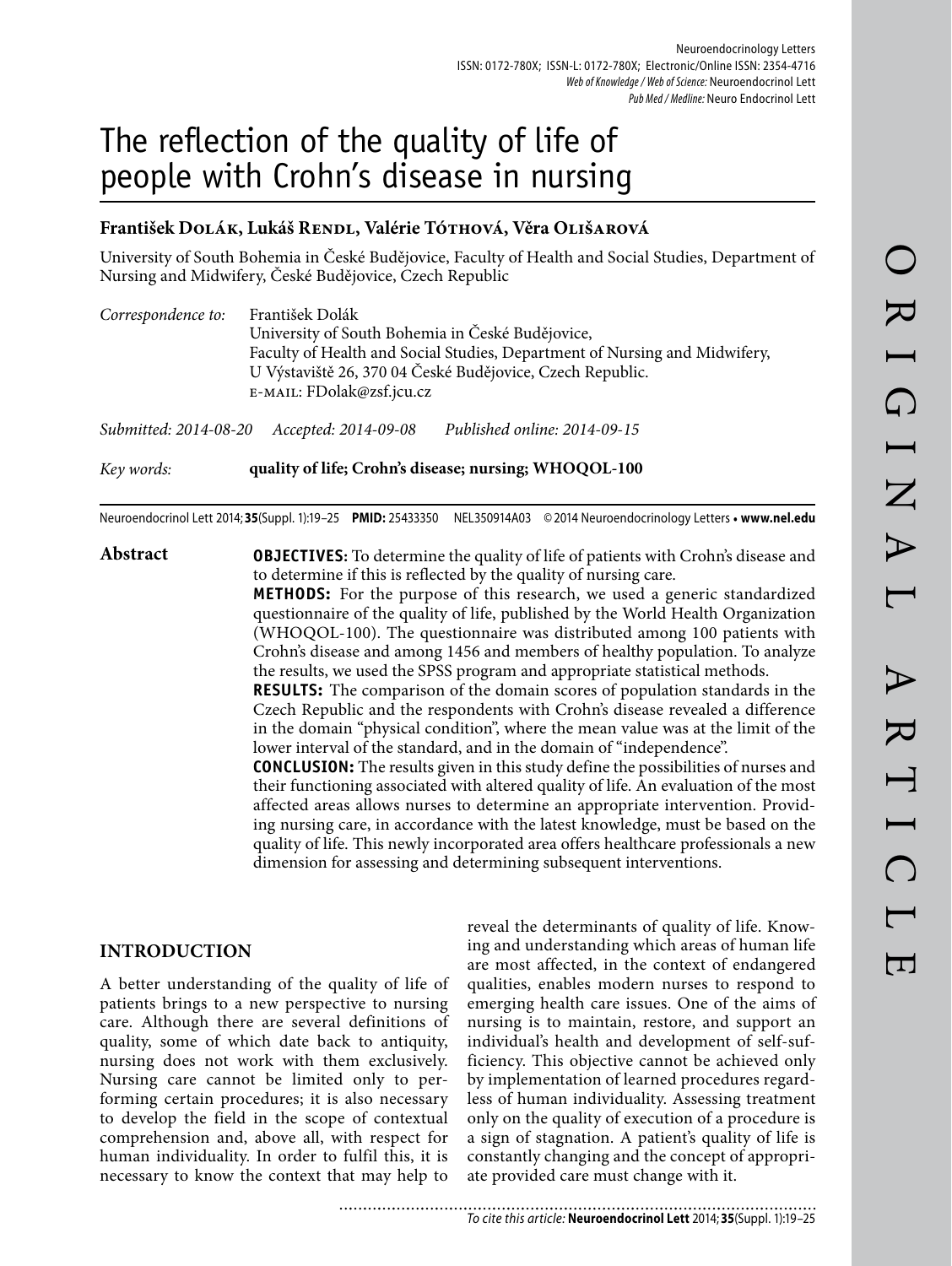The 'quality of life' concept is integral in nursing and is closely linked to the provision of meaningful nursing care. It allows care planning that provides the greatest benefit to the patient in accordance with their needs and preferences (Olišarová *et al.* 2013).

Crohn's disease occurs primarily in young people, the median is between 25 and 28 years. It is a chronical disease with periods of relapses and remissions (Češka *et al.* 2012). In the Czech Republic, there are 4–6 new cases per 100,000 inhabitants per year. The number of new cases in developed countries is increasing, especially among the population of older children and adolescents. Currently, there are both medical and surgical treatments, but it remains an incurable disease. Five to ten percent of patients suffer from severe and irreparable structural changes in the digestive tract, which results in a permanent disability. Therefore, it is necessary to address fully the 'quality of life' issues faced by patients who suffer from this disease.

# **MATERIAL AND METHODS**

For the purpose of this research, we used a generic standardized quality of life questionnaire from the World Health Organization (WHOQOL-100). The questionnaire contained 100 items, covering six domains related to quality of life: (1) physical health, (2) mental level, (3) physical independence (self-sufficiency), (4) social relations, (5) environment, and (6) mental health. The questionnaire covers 24 aspects of life and has four items that evaluate overall quality of life and overall health.

The target groups were patients with Crohn's disease living in the Czech Republic. According to the latest available sources, the incidence of Crohn's disease ranges from 18 to 22 cases per 100,000 inhabitants per year. In absolute numbers, according to the latest data of the Institute of Health Information and Statistics (ÚZIS), there are 17,783 people with Crohn's disease (2011; ÚZIS data). The age distribution of patients suffering from this disease is known only in general terms. The largest group consists of those aged 15–30. Credible data on patient gender is not available. The starting point for the design of the sample was the population of the Czech Republic over 20 years old, which was, on 31/12/ 2011, 8,423,099 people (according to the data from the Czech Statistical Office). The number of patients with Crohn's disease was, as already mentioned, in 2011, according to the data of ÚZIS 17,783 persons, it means 0.21% of the total number of inhabitants of the Czech Republic over 20 years. This group represents the basic file for the needs of the research. The sample size was set at 100 people – patients with Crohn's disease, it means 0.56%. Given that the structure of the sample of the patients with Crohn's disease by gender and age is not known, the requirements for representativeness of a sample were not defined and the file was constructed by random selection, when the only requirement was the

presence of the diagnosis of Crohn's disease. Based on the above criteria the distribution of the questionnaires was managed by organizations that provide long-term care for large numbers of such patients (The Sisters of Mercy of Charles Borromeo Hospital, Prague, CZ, and The České Budějovice PLC Hospital, České Budějovice, CZ). Further help with the distribution was provided by the outpatient department of MUDr. Jelínek, (Klatovy, CZ). One-hundred and twenty questionnaires were distributed, of which, exactly the required 100, were returned. The response rate was therefore 83%. After an analysis for missing values in the questionnaires, with the upper limit set at 5%, no questionnaires were eliminated. Therefore, all 100 questionnaires were used.

For comparison purposes, a second (control) group was formed of healthy individuals chosen from the Czech Republic. The control group was established as a representative sample. There are 8,423,099 age appropriate inhabitants of the Czech Republic, i.e., aged ≥20 years. This age limit was chosen based on the limits of occurrence of Crohn's disease in the Czech Republic. The sample was subdivided according to gender and age. The respondents were divided into six, 10-year age groups. The highest age range was 70–79 years and above. Fifteen hundred questionnaires were distributed and 1456 were returned. The rate of return was 97%. After an analysis for missing values in the questionnaires, with the upper limit set at 5%, 15 questionnaires were excluded (1.03% of the control group). The final file, suitable for processing, numbered 1441 respondents.

## *Statistical methods*

In the first phase, we carried out a preliminary descriptive and exploratory analysis of the individual items of the questionnaire WHOQOL-100, followed by an analysis of missing values, which showed, among other things, the number of questionnaire missing more than 5% of responses, and therefore needed to be excluded from analysis. For those questionnaires where the response rate was below the threshold, the missing entries values were replaced by answers generated using estimates adjusted by random residue and regression equations.

The next phase involved the calculation of the six domain scores from the WHOQOL-100. These were calculated as the average value of a variable number of the corresponding "facets".

The control group was represented by a large sample of healthy individuals chosen from the general population of the Czech Republic, as described in the user guide for the Czech version of the quality of life questionnaires from the World Health Organization (Dragomirecká and Bartoňová 2006).

Finally, we performed an actual analysis of the differences of the mean domain scores between the groups. Additionally, it was necessary to determine the distribution of variables entering analyses. This was done using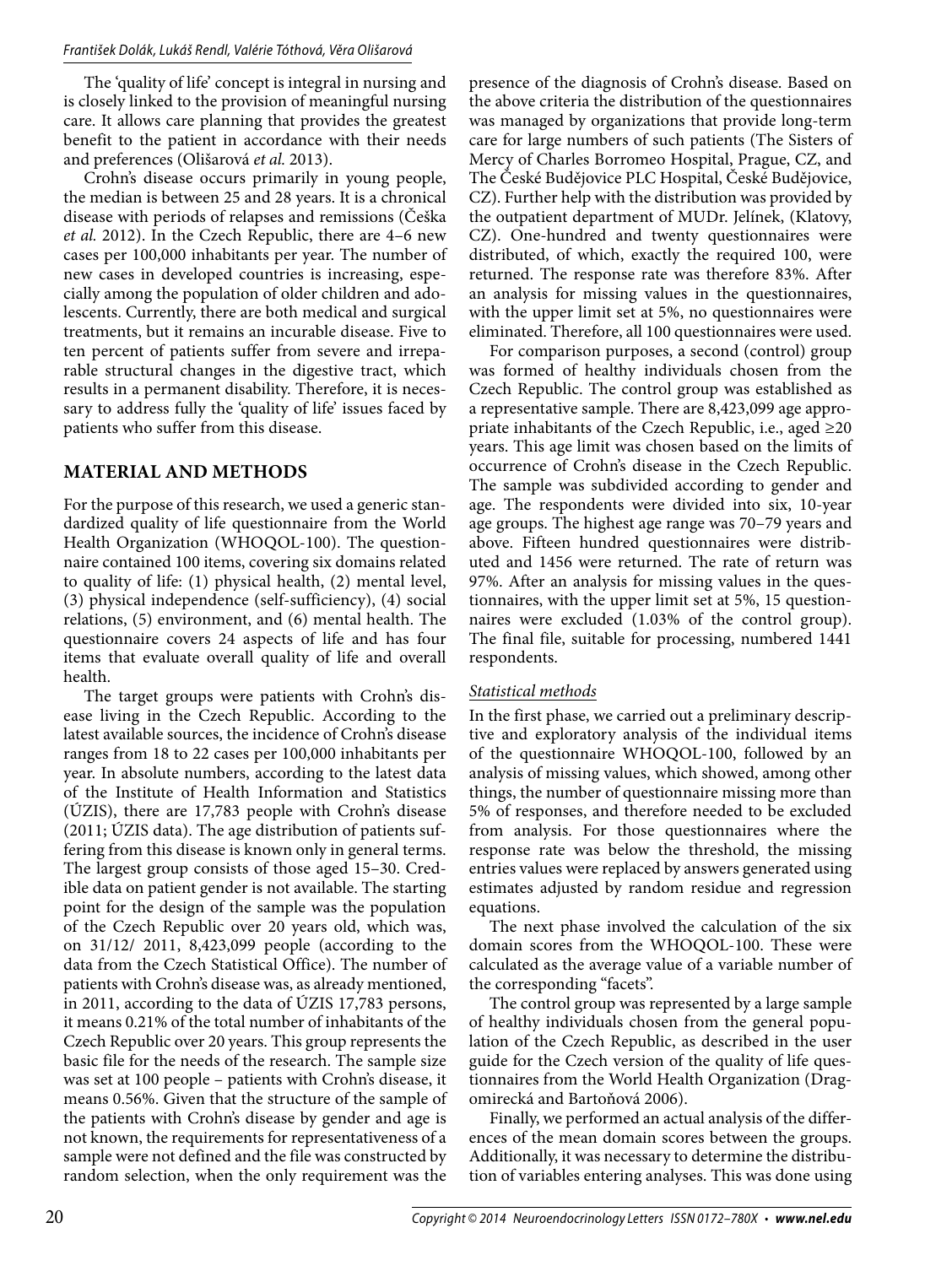#### **RESULTS**

A sample of healthy individuals was compared with the standard for the Czech Republic. This standard is provided by the user guide of the Czech version of the quality of life questionnaires from the World Health Organization. The results of our research show that the average value of domain scores, for our control group of healthy individuals was consistent with the standards set by 2006 version of the manual (Table 1).

When comparing the domain score of the population standards in the Czech Republic and respondents with Crohn's disease, a difference was found in the domain "physical condition", where the mean value was at the lower limit of the interval of the norm (Table 2). The value of the domain score for "independence" was significantly below the norm.

The domain "physical condition" includes unpleasant physical sensations that a person may experience, and demonstrates how these feelings disturb the individual's life. It is, for example, pain and how a person controls it, and how easily a person can achieve pain relief. With regard to pain, our patients with Crohn's disease had lower quality of life scores (Mann-Whitney's test, <0.05). Conversely, a better quality of life, compared with the healthy population, was found in the facets: body image and appearance, mobility, social support, sexual activity, living environment, learning opportunities and skill training, natural environment, ease of transport, and conditions supporting spirituality.

The energy and fatigue facet focused on energy, zest for life and ability to perform the necessary tasks related to the activities of daily living. This facet was also assessed lower by those with Crohn's disease relative to the control group (Table 3).

Another domain that those with Crohn's disease evaluated differently than health individuals was "independence". This domain contains the following four facets: mobility, activities of daily living (ADL), addiction to drugs or medical procedures, and work performance.

Table 4 shows that respondents reported higher scores, compared with the healthy population, with regard to the mobility facet, but not as well with regard

| values in the control group used in the this research. |                                       |                      |                                       |                           |
|--------------------------------------------------------|---------------------------------------|----------------------|---------------------------------------|---------------------------|
|                                                        |                                       | <b>Norm interval</b> |                                       | <b>Healthy population</b> |
| <b>Domains</b>                                         | <b>Lower threshold</b><br>of the norm | Mean of the norm     | <b>Upper threshold</b><br>of the norm | $N = 1141$                |
| Physical condition                                     | 14.3                                  | 15.4                 | 16.5                                  | 14.9                      |
| Psychical experience                                   | 13.5                                  | 14.4                 | 15.3                                  | 14.6                      |
| Independence                                           | 15.9                                  | 16.9                 | 17.8                                  | 16.0                      |
| Social relations                                       | 14.0                                  | 15.1                 | 16.1                                  | 15.2                      |
| Environment                                            | 13.8                                  | 14.6                 | 15.4                                  | 14.8                      |
| Spirituality                                           | 12.2                                  | 13.9                 | 15.6                                  | 13.0                      |

**Tab. 1.** Comparison of domain scores of WHOQOL-100 CR relative to the population norms of the Czech Republic and of average score

**Tab. 2.** Description of the mean values of WHOQOL-100 facet scores and the differences between healthy individuals and Crohn's disease respondents (Mann-Whitney's test at  $p<0.05$ ).

| <b>Domains</b>       |             | <b>Healthy population</b><br>$N = 1441$ |      | <b>Crohn's disease</b><br>$N = 100$ |               |      | Mann-Whitney's<br>U test |
|----------------------|-------------|-----------------------------------------|------|-------------------------------------|---------------|------|--------------------------|
|                      | <b>Mean</b> | <b>Median</b>                           | STD* | Mean                                | <b>Median</b> | STD* |                          |
| Physical condition   | 14.89       | 15.00                                   | 2.35 | 13.97                               | 13.67         | 2.65 | 0.000                    |
| Psychical experience | 14.57       | 14.60                                   | 1.94 | 14.65                               | 14.80         | 1.96 | 0.595                    |
| Independence         | 16.05       | 16.50                                   | 2.48 | 14.55                               | 14.75         | 2.50 | 0.000                    |
| Social relations     | 15.23       | 15.33                                   | 2.08 | 15.80                               | 16.00         | 2.26 | 0.012                    |
| Environment          | 14.82       | 14.88                                   | 1.81 | 15.11                               | 14.88         | 1.75 | 0.211                    |
| Spirituality         | 13.00       | 13.00                                   | 3.35 | 13.72                               | 14.00         | 4.07 | 0.040                    |

\* Standard divergence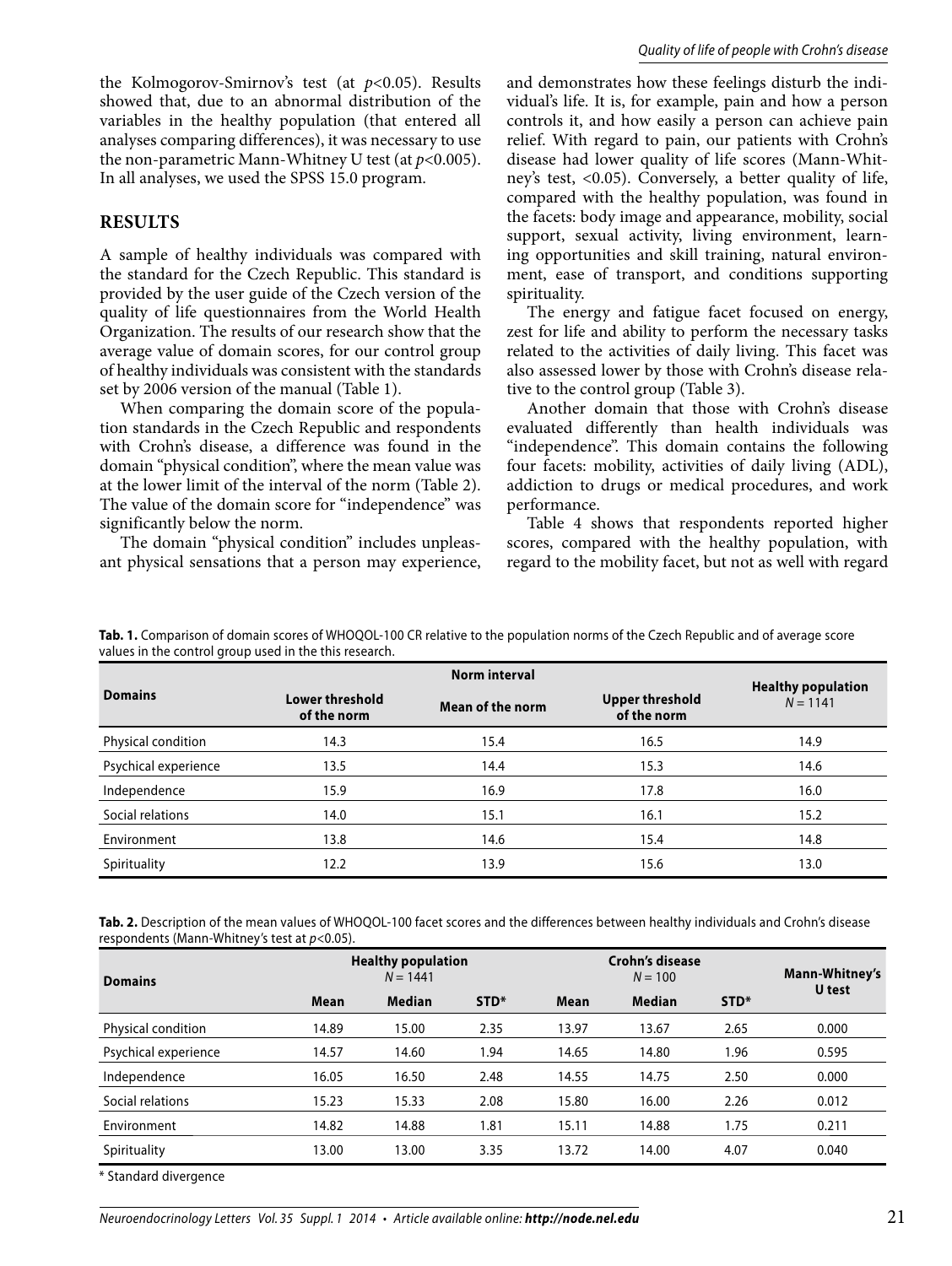**Tab. 3.** Description of the mean values of facet scores on the WHOQOL-100 and the differences between those with Crohn's disease and healthy individuals (Mann-Whitney's test: p<0.05)

| Domain "physical condition" |       | <b>Healthy population</b><br>$N = 1441$ |      | Crohn's disease<br>$N = 100$ |               |                  | Mann-Whitney's<br>U test |  |
|-----------------------------|-------|-----------------------------------------|------|------------------------------|---------------|------------------|--------------------------|--|
|                             | Mean  | <b>Median</b>                           | STD* | Mean                         | <b>Median</b> | STD <sup>*</sup> |                          |  |
| Facet 1 pain and discomfort | 9.32  | 9.00                                    | 2.83 | 10.05                        | 10.00         | 3.26             | 0.013                    |  |
| Facet 2 energy and fatigue  | 14.51 | 15.00                                   | 2.58 | 12.66                        | 13.00         | 3.34             | 0.000                    |  |
| Facet 3 sleep and rest      | 15.49 | 16.00                                   | 3.15 | 15.31                        | 16.00         | 3.76             | 0.986                    |  |

\* Standard deviation

**Tab. 4.** Description of the mean values of facet scores on the WHOQOL-100 and the differences between those with Crohn's disease and heathy individuals (Mann-Whitney's test:  $p$ <0.05)

| Domain "independence"                         | <b>Healthy population</b><br>$N = 1441$ |               |      | Crohn's disease | Mann-Whitney's<br>U test |      |       |
|-----------------------------------------------|-----------------------------------------|---------------|------|-----------------|--------------------------|------|-------|
|                                               | Mean                                    | <b>Median</b> | STD* | Mean            | <b>Median</b>            | STD* |       |
| Facet 9 mobility                              | 15.84                                   | 16.00         | 3.10 | 16.71           | 17.50                    | 3.20 | 0.002 |
| Facet 10 ADL                                  | 15.91                                   | 16.00         | 2.64 | 15.32           | 16.00                    | 3.05 | 0.068 |
| Facet 11 dependency on drugs<br>and treatment | 7.47                                    | 6.00          | 3.60 | 13.28           | 13.00                    | 4.16 | 0.000 |
| Facet 12 work performance                     | 15.91                                   | 16.00         | 2.77 | 15.44           | 16.00                    | 3.16 | 0.105 |

**Tab. 5.** Question: To what extent does the quality of your life depend on taking medication or on medical care?

| Sign               | Absolute rate | <b>Relative rate</b> |
|--------------------|---------------|----------------------|
| 1. at all          | 5             | 5.0%                 |
| 2. a little        | 22            | 22.0%                |
| 3. moderately      | 25            | 25.0%                |
| 4. a lot           | 28            | 28.0%                |
| 5. at the most     | 19            | 19.0%                |
| No answer          | 1             | 1.0%                 |
| Total              | 100           | 100%                 |
| Modus              | 3. moderately |                      |
| Mean               | 3.34343       |                      |
| Standard deviation | 1.16482       |                      |

| Sign                      | <b>Absolute rate</b> | <b>Relative rate</b> |
|---------------------------|----------------------|----------------------|
| 1. at all                 | 6                    | 6%                   |
| 2. rather not             | 9                    | 9%                   |
| 3. moderately             | 25                   | 25%                  |
| 4. rather yes             | 20                   | 20%                  |
| 5. completely             | 40                   | 40%                  |
| No answer                 | 0                    | 0%                   |
| Total                     | 100                  | 100%                 |
| Modus                     | 5. completely        |                      |
| Mean                      | 3.79                 |                      |
| <b>Standard deviation</b> | 1.22715              |                      |

to the facet of dependence on drugs and treatments. As the table shows, the quality of life of the respondents is degraded by taking medicaments.

As an example of the protocol used, Table 5, shows a typical question processed with frequency values: *"To what extent does the quality of your life depend on taking medication or medical care?"* For a condition like Crohn's, the choice of "a lot" is not unexpected.

The predominant response to the question *"How essential is the need for medication?" was "*absolute" (Table 6). This means that the respondents who suffer from Crohn's disease are aware that the use of drugs limits their own lives to some extent.

When comparing the mean values of the facet and domain scores, with regard to demographic data such as gender, there were no statistically significant differences. In contrast, when comparing the same, with regard to the current health status of the respondents, we found statistically significant differences in the domain of "social relations" and the facets of 'social relations' and 'social support', with healthy individual reporting higher scores than those with Crohn's disease (Table 7). The frequency distribution, according to current health status, shows that from a total number of 95 respondents with Crohn's disease, 81 respondents reported feeling unhealthy, while only 14 reported feeling healthy. However, it should be noted that not all the respondents perceived the question the same way. Someone could have interpreted it to mean their current state regardless of the diagnosis of his or her longterm illness, and someone, on the other hand, someone else could interpreted it to mean a general description of their current state of health, including their diagnosis.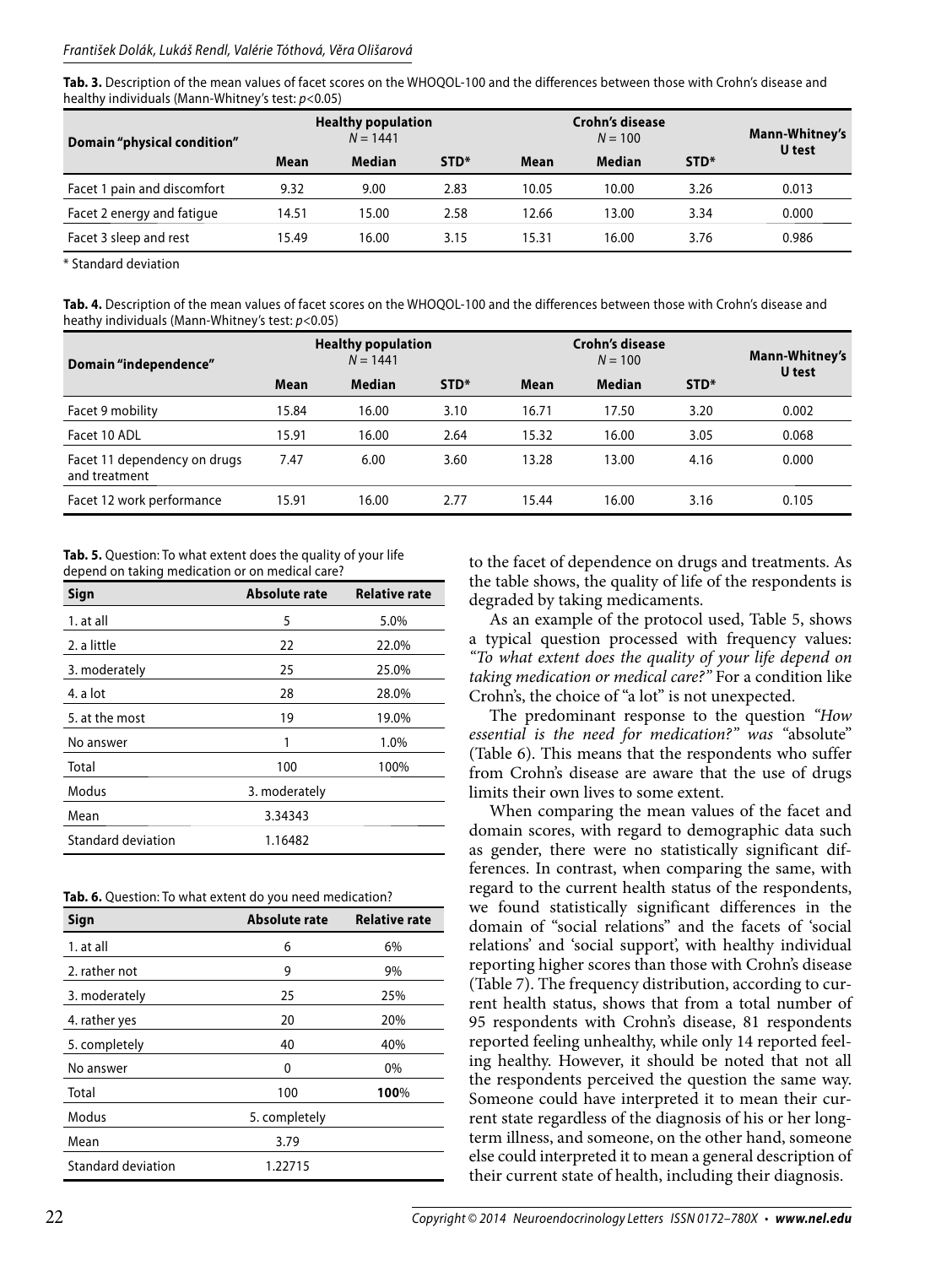| $\frac{1}{2}$               |                            |                            |       |                |       |                |                     |
|-----------------------------|----------------------------|----------------------------|-------|----------------|-------|----------------|---------------------|
|                             | <b>Median</b><br>Mean      |                            | STD*  |                | Mann- |                |                     |
| Domain "social relations"   | $\mathbf{III}$<br>$N = 81$ | <b>Healthy</b><br>$N = 14$ | III   | <b>Healthy</b> | Ш     | <b>Healthy</b> | Whitney's<br>U test |
| Facet 13 personal relations | 15.94                      | 17.50                      | 16.00 | 18.00          | 2.32  | 1.40           | 0.017               |
| Facet 14 social support     | 15.84                      | 17.57                      | 16.00 | 18.00          | 2.64  | 2.50           | 0.022               |
| Facet 15 sexual activity    | 14.94                      | 15.93                      | 15.00 | 16.00          | 3.47  | 2.46           | 0.381               |

**Tab. 7.** Description of the mean values of the facet scores on the WHOQOL-100 and the differences between those with Crohn's disease and heathy individuals (Mann-Whitney's test: p<0.05).

\* Standard deviation

#### **DISCUSSION**

It is difficult to track and define the quality of life, especially in connection with nursing. However, finding limiting factors regarding the quality of human life is one of the objectives in the field of nursing. Based on this finding, it is possible to identify the needs and determine appropriate interventions. In the Czech Republic, there have been several studies focused on monitoring quality of life. Olišarová *et al.* (2013) pointed out that research in the Czech Republic, focused on quality of life, found that the monitoring quality of life is an important part of a comprehensive patient evaluation, since it can detect hidden problems.

In our research, we focused on a specific disease, which without doubt affects the quality of life of affected individuals. As indicated by Češka *et al.*  (2012), it is a disease that occurs in periods of relapses and remissions of inflammation. The manifestation of the disease depends on the extent and location of the disease, as well as on the character of the local inflammatory changes. The latest available Czech statistics, from 2012 (Typltová 2013), reported that Crohn's disease constitutes 12% of all registered gastroenterological diseases. In 2012, 17.8 out of every one hundred thousand, or 18,749 people suffered from Crohn's disease in the Czech Republic. Compared to the number from 2005, this was an increase of 51%. This is an alarming increase in the number of people with this disease. Therefore, the probability that a nurse will encounter patients with this disease is clearly on the rise. Rendl and Tóthová (2013) reported that quality of life is directly related to a health problem regardless of its acute or chronic nature; however, patients with chronic diseases indicate, in most cases, that they have a higher quality of life than patients suffering from acute diseases do. This can be influenced by the adaptability to the disease.

In our research, we determined which domains were most affected relative to quality of life in patients with Crohn's disease. As mentioned, these were the domains "physical condition" and "independence". The domain "physical condition" is formed in the WHOQOL questionnaire by the facets of pain and discomfort, energy and fatigue, and sleep and rest. If we focus on the symptoms of Crohn's disease, which are derived from impairment in the gastrointestinal tract, we can observe pain, weight loss, diarrhoea, high temperature, fatigue and/ or anaemia (Lukáš *et al.* 2005; Češka *et al.* 2012). It concerns the symptoms that are reflected in our research, respectively in the responses to the questionnaire. The same results were also drawn by Smith *et al.* (2002) when they investigated the influence of a nurse consultant on the quality of life of patients with non-specific intestinal inflammation. In their research, the quality of life of the respondents also reflected the symptoms of the disease. Additionally, disease symptoms can also affect the mental state of patients.

Pain was reported as statistically significant. It is therefore evident, that this annoying symptom interferes with the quality of life. Pain management is part of the overall, comprehensive treatment of Crohn's disease. This, however, requires the use of medication, which can also affect quality of life. Medication issues are reflected in the domain of "independence". This domain includes issues of addiction or dependence on medication and other treatments. Medications can affect quality of life in two ways. First, medications can have both negative and positive impacts on the quality of life. Our study suggests that respondents were dependent on medication and/or other medical procedures. Respondents reported that disease treatment interfered with their lives, regardless of whether it was medical or surgical treatment. The treatment of Crohn's disease also represents a considerable financial burden for patients. As reported by Yu *et al.* (2008), hospitalization of patients with Crohn's disease is a major constituent of the direct costs of medical care (in Europe, direct costs for the treatment of Crohn's disease represent 64–69% of the total costs). However, indirect costs, exemplified by reduced productivity in the work place are much higher. Understanding the determinants that affect the quality of life of patients with Crohn's disease was also the goal of a study by van der Have *et al.* (2014). Their meta-analysis showed that the most common determinants included absenteeism, increased activity of the disease, number of relapses, corticosteroid treatment and the number of hospitalizations. If we look on their findings, it is clear that these areas were also manifested in our results.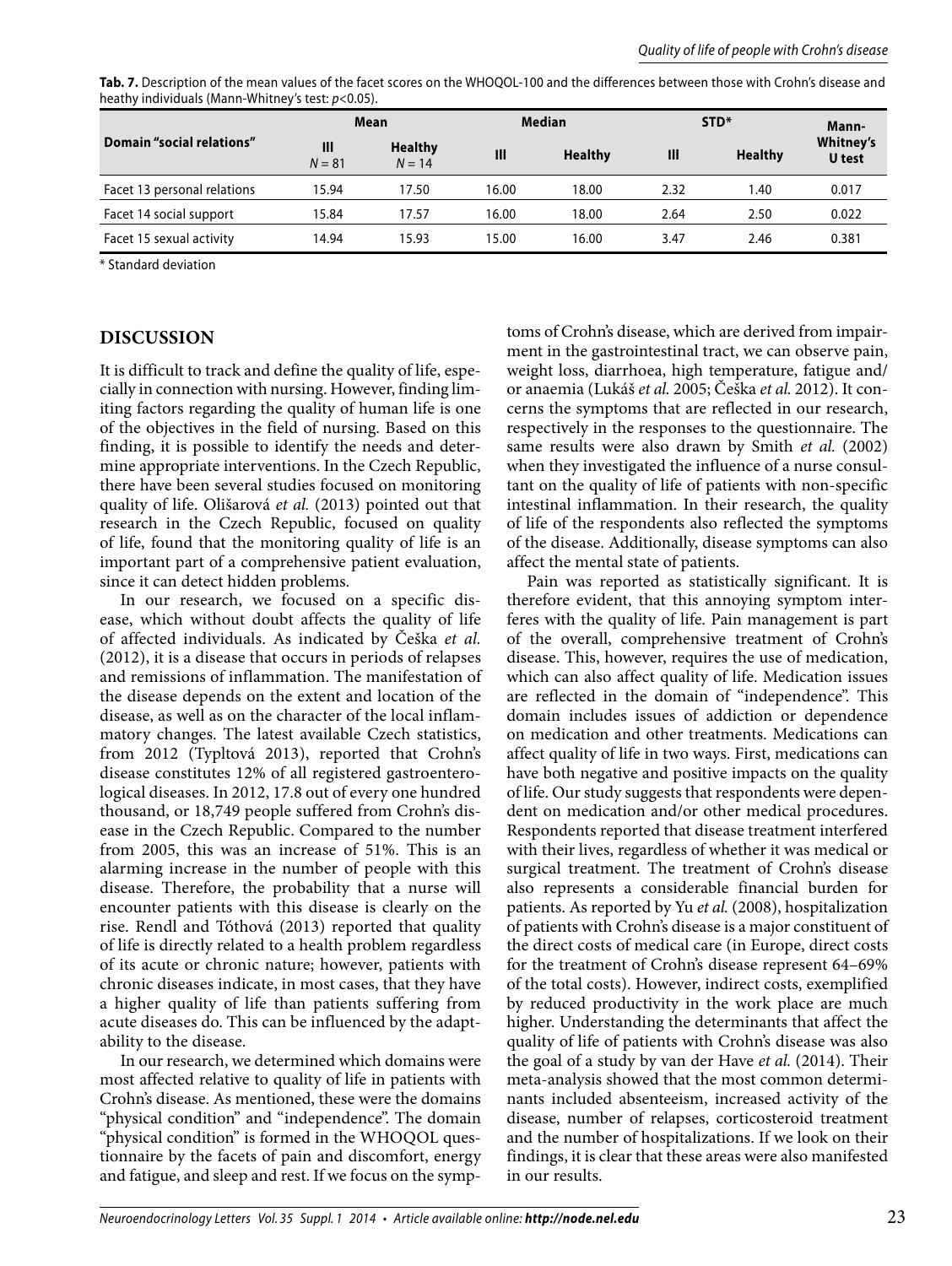Another important symptom, although it is nonspecific, was fatigue. This symptom was included in the quality of life assessment. Compared to healthy individuals, those with Crohn's disease reported feeling more tired and having less energy.

The "psychological experience" domain, which consisted of negative or positive feelings, there were no differences between those with Crohn's disease and healthy individuals. It is clear that this condition is largely affected by the stage of the disease, whether the respondents are in a period of remission or relapse. Although our research did not find a difference in quality of life in the domain "psychological experience" there have been several studies that reported a link between inflammatory bowel disease and mental health problems, such as anxiety or depression (Kurina *et al.* 2001; Mardini *et al.*  2004; Mittermaier *et al.* 2004).

The results of the questionnaire led us to ask the question; in what ways can a nurse positively affect a patient's quality of life? This issue was studied by Hernández-Sampelayo *et al.* (2010), with the goal of identifying scientific evidence regarding quality of care in the management of inflammatory bowel diseases, at the levels of structure, process, and outcome, in relation to nurses. The results showed that nurses play an important role in the care of patients with inflammatory bowel diseases. Many other studies have also dealt with finding answers for these questions. Finding new ways by which nurses can influence patients' quality of life is an important field of research in nursing. The interventions that nurses provide within the nursing process cannot be limited to interventions related to the disease itself or its symptoms. On this basis, it is also possible to develop standards and associated quality of care. It has also been confirmed by the Society of Gastroenterology Nurses and Associates (2014), which deals with developing the quality of the standards of clinical nursing practice in gastroenterology.

In an interventional study by Nightingale *et al.*  (2000), 339 patients received educational materials about lifestyle, health promotion, medication, and diagnostic methods. Additionally, patients had access to a direct telephone line to a nurse specialist. The result was that hospital visits were reduced by 38% and average length of the stay in hospital was reduced by 19%. The number of patients in remission increased from 63% to 69%. As for access to information on inflammatory bowel diseases, patients' satisfaction improved. These numbers reflect the importance of nurses in patient education. According to the results of the research, it is evident, that the costs associated with treating these patients also diminished.

The domain, in which the respondents in our survey reported better quality of life in comparison with the healthy population, was the domain of "social relations". This may be related to the fact that patients with Crohn's disease have opportunities to socialize in support groups. Even here, the nurse can play a role, which

was pointed out by Leshem (2003). He pointed out that nurses play an important role in the formation and coordination of support groups for patients with nonspecific inflammatory bowel diseases. He also makes recommendations for nurses to evaluate the quality of life, well-being, stress levels, and anxiety in patients. He also states that nurses have the experience, knowledge, and skills to organize and administer support groups.

# **CONCLUSION**

This paper highlights the changes in the quality of life of people with Crohn's disease. These changes may not be obvious to health care professionals. When selecting appropriate interventions, these changes must be taken into consideration, and need to be reflected in the quality of nursing care. Crohn's disease is not just a disease of the digestive tract; it is a disease that also stigmatizes the patient. It interferes with a patient's everyday life and causes pain and discomfort. Compared with healthy individuals, those with Crohn's disease are more likely to suffer from fatigue or changes in vital energy, which to some extent is linked to lifelong treatment and lifestyle changes. In this respect, it should be noted that these factors directly affect the lives of patients and their families, as well as the labor market. By nature of the contemporary philosophy of nursing, which is based inter alia on holism, medical treatment and nursing care must be directed toward the whole person, including the bio-psycho-social and spiritual aspects. If nursing care is based on the latest knowledge, then it must be based on an assessment of quality of life. This newly incorporated area offers healthcare professionals a new dimension of assessing and determining subsequent interventions. It also opens up a new role for the nurse specialist in the field of gastroenterology, which requires highly professional and comprehensive nursing care. This care is based on evidence and established interventions with the combined goals of improved disease management and optimization of quality of life.

# **ACKNOWLEDGEMENT**

The paper refers to the research grant project number 120/2012/S called Reflection of the quality of life in nursing, which is implemented with a financial support of the Grant Agency of the University of South Bohemia in České Budějovice.

## REFERENCES

- 1 Češka R et al. (2012). Interna [Internal medicine].1st ed. Praha: Triton (in Czech).
- 2 Dragomirecká E, Bartoňová J (2006). WHOQOL-BREF, WHOQOL-100: World Health Organization Quality of Life Assessment: příručka pro uživatele české verze dotazníků kvality života Světové zdravotnické organizace [user´s guide to the Czech version of the quality of life questionnaires of the World Health Organization]. 1st ed. Praha: Psychiatrické centrum (in Czech).